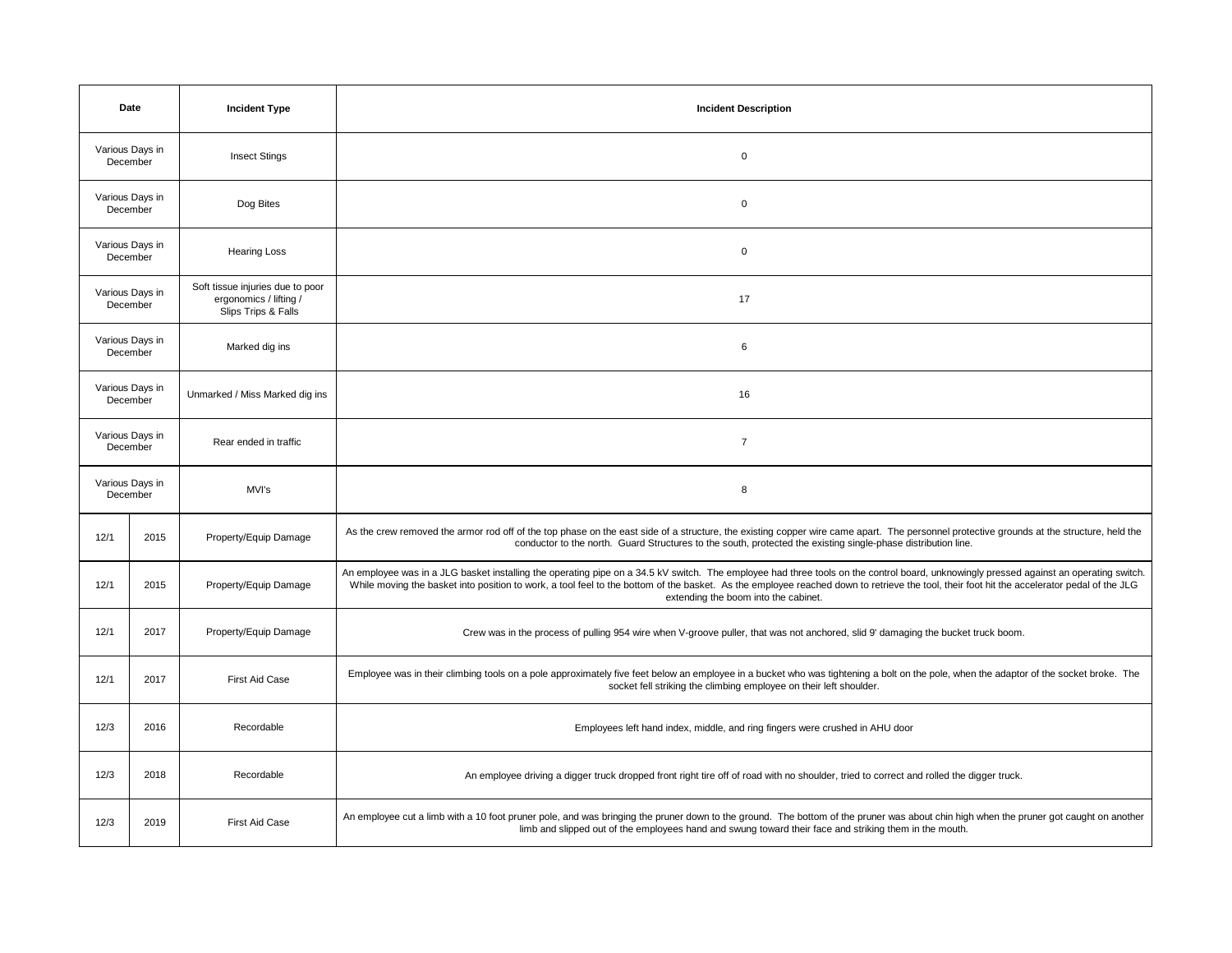| 12/4  | 2015 | Recordable                  | Employee was clearing brush on the ground, when they stopped the saw and set the brake. While moving some brush, the employee slipped and raked their hand across the top of the<br>bar causing three scrapes requiring stitches.                                                                                                                                                                                                                                                                                                                                                                                                                                                                                                                                                                                                                              |
|-------|------|-----------------------------|----------------------------------------------------------------------------------------------------------------------------------------------------------------------------------------------------------------------------------------------------------------------------------------------------------------------------------------------------------------------------------------------------------------------------------------------------------------------------------------------------------------------------------------------------------------------------------------------------------------------------------------------------------------------------------------------------------------------------------------------------------------------------------------------------------------------------------------------------------------|
| 12/4  | 2017 | <b>First Aid Case</b>       | An employee using grinder to cut steel for filler piece modification. Their right hand was used to power/trigger grinder and their left hand was behind right hand to steady grinder for a<br>straight cut when the grinder bound in the c-channel and kicked back. The employees left hand came off grinder and was struck by cutting disk.                                                                                                                                                                                                                                                                                                                                                                                                                                                                                                                   |
| 12/4  | 2018 | <b>First Aid Case</b>       | An employee was tasked with clearing brush on the side of a steep slope. The area had just received a dusting of snow causing muddy ground conditions. The employee had positioned<br>themselves on the left side of the hill to clear 3 small shrubs. In the process of get in position to make the cuts, the employee placed their left foot between two small stumps. The<br>employee then lost footing with their right foot, tweaking their left knee due to their foot getting caught between the two stumps.                                                                                                                                                                                                                                                                                                                                            |
| 12/4  | 2019 | <b>First Aid Case</b>       | An employee was pushing an I-beam (resting on a material cart) outside of the door to the awaiting forklift. The wheel of the material cart hit an uneven portion of the driveway causing the<br>beam to slide off of the cart. The cart flipped up catching the employee's hand between the cart and the I-beam flange.                                                                                                                                                                                                                                                                                                                                                                                                                                                                                                                                       |
| 12/5  | 2016 | Property/Equip Damage       | Operator was mowing with a Fecon Head and made contact with a Farm Tap. The Farm Tap had been flagged and cleared by the grounds man. There was snow on the ground and<br>conditions were wet and slick. The Operator was mowing backward, and operating parallel with the hill. The operator struck a piece of metal which took their eyes off of task. The unit<br>encountered a slick spot and slid backward into the Farm Tap for a gas line causing a high presser gas leak.                                                                                                                                                                                                                                                                                                                                                                              |
| 12/05 | 2017 | Recordable                  | While removing a large commercial gas meter, the riser stack it was displaced and struck the employee in their left hand dislocating the left hands pinky finger.                                                                                                                                                                                                                                                                                                                                                                                                                                                                                                                                                                                                                                                                                              |
| 12/5  | 2018 | <b>LWA</b>                  | Employee was walking down a slope towards a down guy to inspect the clearance. While walking down the slope employee tripped over a small stump cutoff just above ground level.                                                                                                                                                                                                                                                                                                                                                                                                                                                                                                                                                                                                                                                                                |
| 12/5  | 2019 | Recordable                  | An employee using personal hawk bill knife was stripping the outer jacket on control cable when they cut their left thumb through their leather work glove.                                                                                                                                                                                                                                                                                                                                                                                                                                                                                                                                                                                                                                                                                                    |
|       |      |                             |                                                                                                                                                                                                                                                                                                                                                                                                                                                                                                                                                                                                                                                                                                                                                                                                                                                                |
| 12/6  | 2016 | <b>First Aid Case</b>       | Employee fell while climbing out of a ravine.                                                                                                                                                                                                                                                                                                                                                                                                                                                                                                                                                                                                                                                                                                                                                                                                                  |
| 12/6  | 2016 | <b>Utility Damage</b>       | Employee was on the ground cutting vines with pruner and inadvertently cut Charter Communications wire.                                                                                                                                                                                                                                                                                                                                                                                                                                                                                                                                                                                                                                                                                                                                                        |
| 12/6  | 2016 | Property/Equip Damage       | An operator was moving a mobile water storage tank to the next pier location with a tracked excavator. The tank was rigged to the front of the loader and the loader was driving in reverse,<br>pulling the storage tank while traveling along the access road. Just off to the side of the access road there was a mound of stockpiled rock. In order to keep the storage tank on the road,<br>the loader was making a wide turn while going around a bend in the road when the back end of the loader got off of the access road. The back tire of the loader drove up onto the pile of<br>rock causing the loader to become unlevel and coupled with the lateral force of the tank on the front of the loader caused the loader to tip on to its side. The immediate area was clear of<br>any personnel and nobody was injured as a result of the incident. |
| 12/6  | 2017 | First Aid Case              | The employee stepped in a hole that was covered with leaves and strained their left calf muscle.                                                                                                                                                                                                                                                                                                                                                                                                                                                                                                                                                                                                                                                                                                                                                               |
| 12/6  | 2017 | <b>First Aid Case</b>       | The employee, part of a 3 man crew positioning conduit into a rack, was holding the end of the 4" pipe when the pipe suddenly shifted pinching the tip of their left ring finger between the<br>pipe and the support. The employee was taken for x-rays and was diagnosed with a contusion, no restrictions, first aid case.                                                                                                                                                                                                                                                                                                                                                                                                                                                                                                                                   |
| 12/6  | 2018 | <b>Restricted Duty Case</b> | An employee was walking down a wet hillside, covered in leave, slipped and fell on their left shoulder.                                                                                                                                                                                                                                                                                                                                                                                                                                                                                                                                                                                                                                                                                                                                                        |
| 12/6  | 2019 | <b>Restricted Duty Case</b> | Truck tipped to side causing bucket and boom to drop to the ground. Once bucket reached the ground, employee jumped from bucket without detaching their lanyard and when pulled<br>taught, jarred the employee's neck.                                                                                                                                                                                                                                                                                                                                                                                                                                                                                                                                                                                                                                         |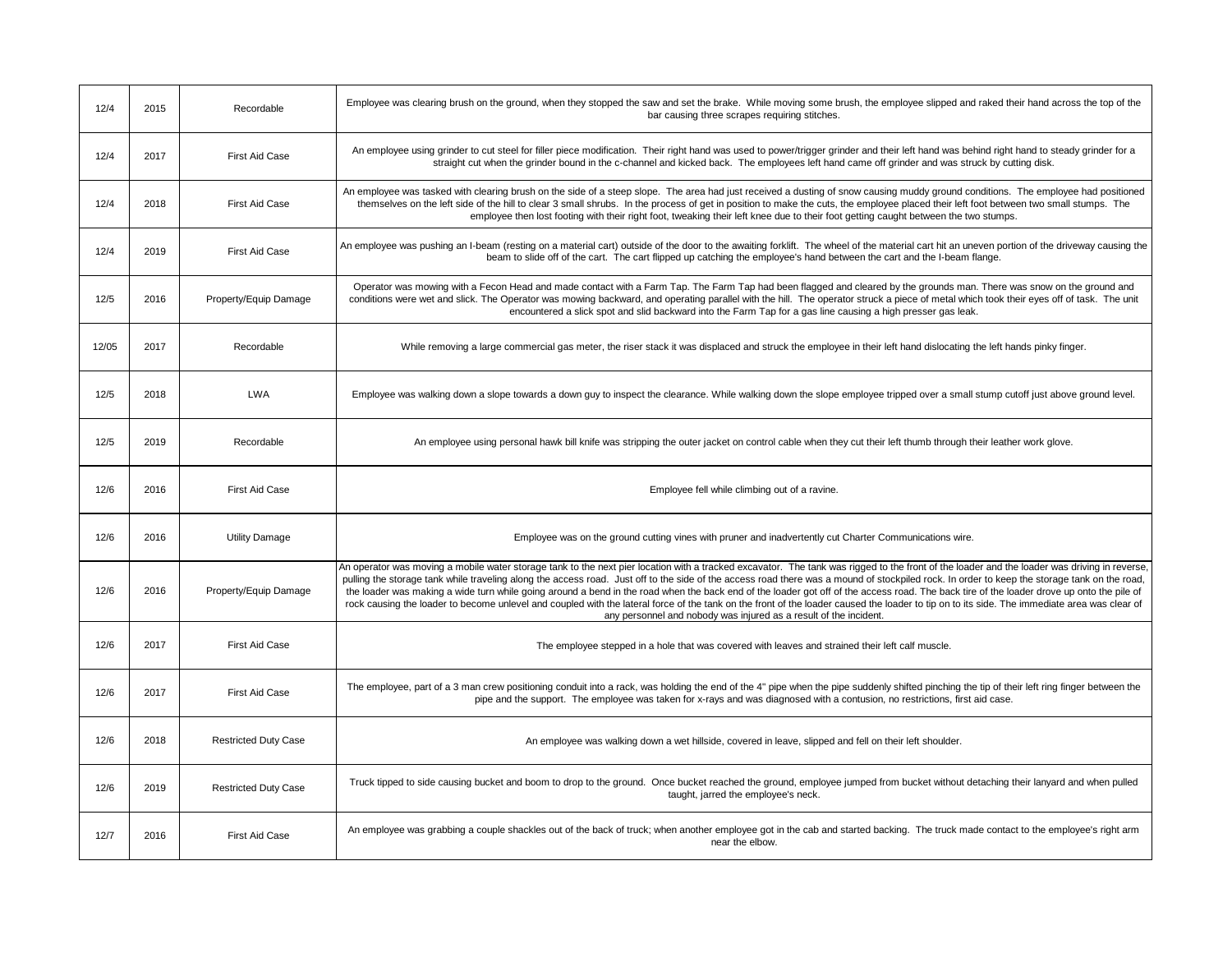| 12/7  | 2017 | Property/Equip Damage       | Employee was loading a reel of fiber onto a wire cart. The boom on the crane contacted a de-energized, grounded conductor wire, damaging some strands.                                                                                                                                                                                                                                                                                                                                                       |
|-------|------|-----------------------------|--------------------------------------------------------------------------------------------------------------------------------------------------------------------------------------------------------------------------------------------------------------------------------------------------------------------------------------------------------------------------------------------------------------------------------------------------------------------------------------------------------------|
| 12/8  | 2015 | Property/Equip Damage       | Two employees were hooking up a trailer onto a Ford F-350 near an entrance to the ROW. The driver backed up to the trailer, while the passenger was spotting. The passenger<br>employee hooked up the trailer and entered back into the truck. The driver exited the ROW and was turning right onto the county road when the trailer came off of the hitch and rolled into<br>the ROW access. The trailer then came in contact with the landowner's cattle gate, damaging it.                                |
| 12/8  | 2016 | Property/Equip Damage       | An employee operating a skid steer was loading scrap steel into a gondola trailer that was attached to a truck. The operator lost sight of the edge of the steel and it made contact to the<br>truck cab.                                                                                                                                                                                                                                                                                                    |
| 12/08 | 2017 | <b>LWA</b>                  | Employee was ascending scraper to check fuel gauge, when they lost their grip on hand and fell backwards on right side.                                                                                                                                                                                                                                                                                                                                                                                      |
| 12/08 | 2017 | <b>Restricted Duty Case</b> | Employee was walking on pavement and slipped on some black ice landing on their back.                                                                                                                                                                                                                                                                                                                                                                                                                        |
| 12/8  | 2017 | <b>First Aid Case</b>       | Crew was to replace a pad mount transformer and were utilizing a band box of rock for leveling of existing pad. While offloading the box of rock with the winch line the box rotated pinching<br>the injured employees hand between the box and turret of the truck.                                                                                                                                                                                                                                         |
| 12/8  | 2018 | <b>LWA</b>                  | Employee was loading material onto truck, slipped and fell, injured left elbow.                                                                                                                                                                                                                                                                                                                                                                                                                              |
| 12/9  | 2019 | Recordable                  | An employee was using a guy grip on guy wire, when the guy grip slid off the guy wire and struck employee in the forehead.                                                                                                                                                                                                                                                                                                                                                                                   |
| 12/9  | 2019 | Property/Equip Damage       | An employee was driving a truck and trailer delivering equipment to the ROW. As the driver was making a left turn, the employee did not swing wide enough and hit a guy pole with the<br>back-driver side of the trailer. The guy pole broke upon impact. A stop sign and road sign were also contacted by the trailer but not damaged.                                                                                                                                                                      |
| 12/10 | 2015 | Property/Equip Damage       | Employee driving a tractor trailer was pulling into a show-up location. The employee cut the corner too short and hit a mailbox with the back of the trailer, driver's side.                                                                                                                                                                                                                                                                                                                                 |
| 12/10 | 2015 | Property/Equip Damage       | A crew was installing 34 kV open air switch on 80' fiberglass pole using a 2000 lb. rated pole gin and 4 part block system to hoist the switch up the pole. During the lift, the outer layer of<br>the fiberglass pole failed where the pole gin was installed. The failure caused the pole gin to shift and cut through the 10k rated pole gin securing strap resulting in the gin and the switch to<br>falling to the ground.                                                                              |
| 12/10 | 2015 | Property/Equip Damage       | A crew was hauling out debris from ROW and a spar arm band fell off vehicle into tall grass, unknowingly to the crew. Later, the land owner was driving their skid steer in the area and hit<br>the spar arm band and it broke the tracks and roller on the skid steer.                                                                                                                                                                                                                                      |
| 12/10 | 2018 | Outage: Primary and Greater | Truck driver performing hauling operations completed a dump with a tandem truck. Driver decided to pull forward and use the restroom but never lowered bed. Driver proceeded forward<br>with the bed up in the air and never lowered it. At the access to the dump area there was a low electrical line that was identified with signage and was discussed in a pre-haul huddle the<br>morning of this incident. The truck proceeded forward coming in contact with the line, resulting in a primary outage. |
| 12/11 | 2017 | Recordable                  | Employee was on an ATV preparing for work and realized they did not have the operator's number who was in the Bobcat. The employee got off the ATV and approached the Bobcat from<br>behind. The operator backed over the employees leg.                                                                                                                                                                                                                                                                     |
| 12/11 | 2017 | <b>First Aid Case</b>       | The employee was using a pruner aloft to remove limbs from hedge tree. As they pulled the rope the pruner slipped through their hand and made contact with their nose causing a<br>laceration, which was glued closed, no stitches or Rx given.                                                                                                                                                                                                                                                              |
| 12/11 | 2017 | Outage: Primary and Greater | Mower was going along a fence line and turned through the downed spot in fence to head back to truck for lunch break, went around guide wire. On way back while on south side of fence<br>he went to clean up some brush that had been cut. Operator caught glimpse of the some fence that was about to get sucked up in the mulcher and backed up quickly to avoid hitting fence<br>with machine, Striking the guy wire, snapping the pole 18 ft. off the ground causing outage of outside phase            |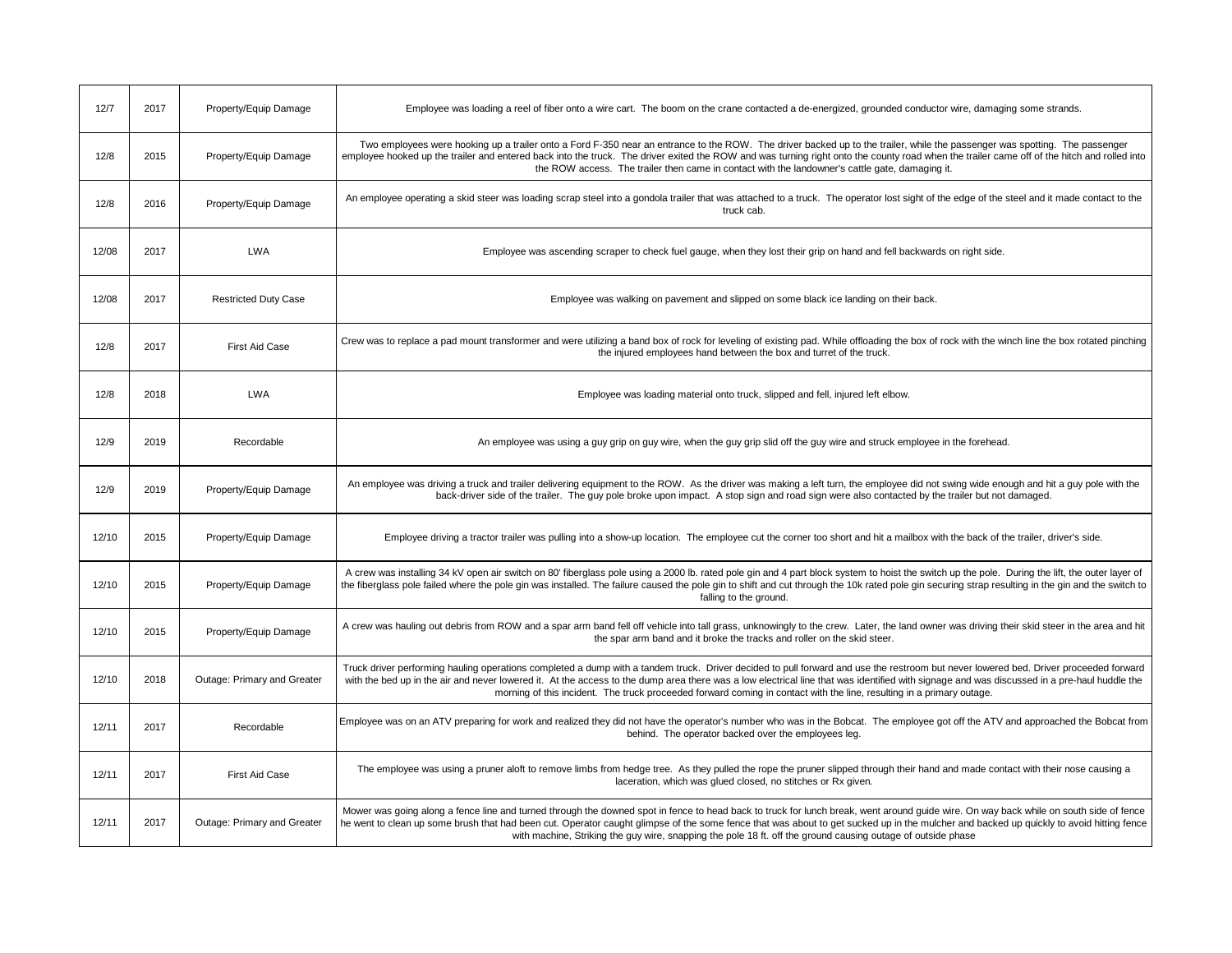| 12/11 | 2019 | Recordable                  | Employee was struck in mouth by piece of wire that unwound off reel, resulting in tooth damage requiring a root canal.                                                                                                                                                                                                                                                                                                                                                                                                                                                                                                                                                                                                                                                                                                                                                                                                                                                                                                |
|-------|------|-----------------------------|-----------------------------------------------------------------------------------------------------------------------------------------------------------------------------------------------------------------------------------------------------------------------------------------------------------------------------------------------------------------------------------------------------------------------------------------------------------------------------------------------------------------------------------------------------------------------------------------------------------------------------------------------------------------------------------------------------------------------------------------------------------------------------------------------------------------------------------------------------------------------------------------------------------------------------------------------------------------------------------------------------------------------|
| 12/11 | 2019 | Recordable                  | An employee was changing a meter that was close to a bush which was also elevated up and to the left. It was elevated because this was a multi-gang meter base. Because of the<br>awkward angle, the employee was having trouble replacing the cover over the meter after it was changed. The employee bumped the bottom left side of the cover with their hand and<br>caused their left thumb to hyperextend backwards.                                                                                                                                                                                                                                                                                                                                                                                                                                                                                                                                                                                              |
| 12/12 | 2015 | Recordable                  | Employee was cutting wire for jumpers using ratchet cutters. The ratchet cutters where in their left hand and the wire in the right hand and under their arm. The bottom handle of the<br>ratchet cutters was sitting on the edge of the bucket. The employee was in the process of cutting through the wire when the cutters slipped and smashed the employees left ring finger<br>between the bucket basket and the ratchet cutter handle.                                                                                                                                                                                                                                                                                                                                                                                                                                                                                                                                                                          |
| 12/12 | 2015 | Property/Equip Damage       | An operator was moving a dozer to another work location and had to cross an asphalt country road. The operator was instructed by a foreman to cross the road without protecting the<br>roadway, resulting in damage to the roadway.                                                                                                                                                                                                                                                                                                                                                                                                                                                                                                                                                                                                                                                                                                                                                                                   |
| 12/12 | 2016 | Property/Equip Damage       | The crew was placing a Condux hydraulic tensioner/puller on access mats on the ROW. Either, when the Condux trailer came off the access mats and onto the ROW, or when it was<br>being set up on the access mats, the frame of the trailer made contact with a hydraulic filter for the hydraulic system of the Condux machine located below the drum. The drum has a<br>separate pivot on the machine that allows it to articulate if not secured. When the hydraulic filter made contact with the frame of the trailer, it dented the filter and broke the O-ring, causing<br>hydraulic oil to leak from the filter.                                                                                                                                                                                                                                                                                                                                                                                                |
| 12/12 | 2017 | First Aid Case              | An employee was stepping down the bucket truck steps and while making the last step to the ground, the employees harness lanyard caught on the hand rail. The employee was pulled<br>back towards the truck when the lanyard was caught which caused them to make a twisting motion resulting in a pop in their right knee.                                                                                                                                                                                                                                                                                                                                                                                                                                                                                                                                                                                                                                                                                           |
| 12/12 | 2018 | <b>Restricted Duty Case</b> | Coworker rolled ankle on a dirt clod while walking in close proximity to a trencher.                                                                                                                                                                                                                                                                                                                                                                                                                                                                                                                                                                                                                                                                                                                                                                                                                                                                                                                                  |
| 12/12 | 2018 | First Aid Case              | An employee was setting a piece of checker plate into final position. They had both hands controlling the piece while letting it descend into place (palms up and hands underneath the<br>plate). While doing so, the plate came in contact with the employee's right middle finger as they were pulling their hands free from the line of fire to allow the plate to be positioned. The<br>contact resulted in a minor laceration and swelling on the tip of the (right) middle finger.                                                                                                                                                                                                                                                                                                                                                                                                                                                                                                                              |
| 12/13 | 2017 | <b>LWA</b>                  | Employee had climbed upon a 4 ft. chain link fence in an attempt to cross over onto a ladder that had been placed on the opposite side of an adjacent 5ft vinyl fence. The employee<br>realized that the vinyl fence wasn't sturdy enough so they decided to change their route. The employee stepped down off the chain link fence and onto a 1/2" diameter metal rod sticking<br>44" out of the ground; and sustained 3 puncture wounds to the upper thigh area.                                                                                                                                                                                                                                                                                                                                                                                                                                                                                                                                                    |
| 12/13 | 2017 | Property/Equip Damage       | Crew was just starting wire pull. They were using a 3/8 static wire to connect the v-groove to the existing wire. This was done in order to get the existing conductor to the v-groove. When<br>they began to pull, the kellum grip used on the 3/8 static wire broke. The existing conductor fell to the ground and damaged a couple of privacy fences. There were no injuries.                                                                                                                                                                                                                                                                                                                                                                                                                                                                                                                                                                                                                                      |
| 12/13 | 2017 | Outage: Primary and Greater | The crew was tasked with removing an old lattice tower. The crew had to cut the back legs of the tower (opposite legs in the direction of the fall) and then utilize a bulldozer, rigged to the<br>existing static wire, to gradually pull the structure over. In this particular incident the crew had cut the structures back legs and had cleared the work area of any equipment and personnel.<br>The crew had taken time earlier in the day to ensure the tower had ample room to fall without falling onto the nearby 7200kV distribution line. The crew measured the fall distance by<br>utilizing a range finder. The crew then began to pull the structure over with the bulldozer. The bulldozer was rigged in such a manner so that it would pull in-line with the direction of the<br>desired fall. As the structure was being pulled over the front left leg unexpectedly buckled and gave way, causing the structure to fall at a 45 degree angle to the side and onto the 7200kV<br>distribution line. |
| 12/13 | 2017 | Property/Equip Damage       | Strong winds on site caused TO-13 PUF air sampler to pull anchor screws out of pallet and tip over. The force of the unit tipping over caused the PUF sampler to shear the camlock fitting<br>off from the air sampler.                                                                                                                                                                                                                                                                                                                                                                                                                                                                                                                                                                                                                                                                                                                                                                                               |
| 12/13 | 2018 | <b>Restricted Duty Case</b> | An employee slipped down a ladder into a 3.5 ft. deep excavation, because they were using the ladder like a set of stairs and not maintaining 3 points of contact. The conditions were<br>muddy and the employee's feet slipped in between the ladder rungs, causing the employee to land on their stomach. The employee received steroid shots to the shoulder and knee as well<br>as issued a prescription.                                                                                                                                                                                                                                                                                                                                                                                                                                                                                                                                                                                                         |
| 12/13 | 2018 | Outage: Primary and Greater | A crew was repairing a driveway that was damaged by previous trucks tires muddying up drive. While repairing driveway, the crew heard an arc but did not witness flash. Neighbor to the<br>north noticed flash over truck. The truck was parked beneath the line, while rock was pulled out the back to repair drive. After further investigation, the primary line arced causing a fuse to<br>blow.                                                                                                                                                                                                                                                                                                                                                                                                                                                                                                                                                                                                                  |
| 12/13 | 2019 | <b>Restricted Duty Case</b> | Cant hook got caught between poles, and its handle jerked from the employees hands striking the top of the employee's foot.                                                                                                                                                                                                                                                                                                                                                                                                                                                                                                                                                                                                                                                                                                                                                                                                                                                                                           |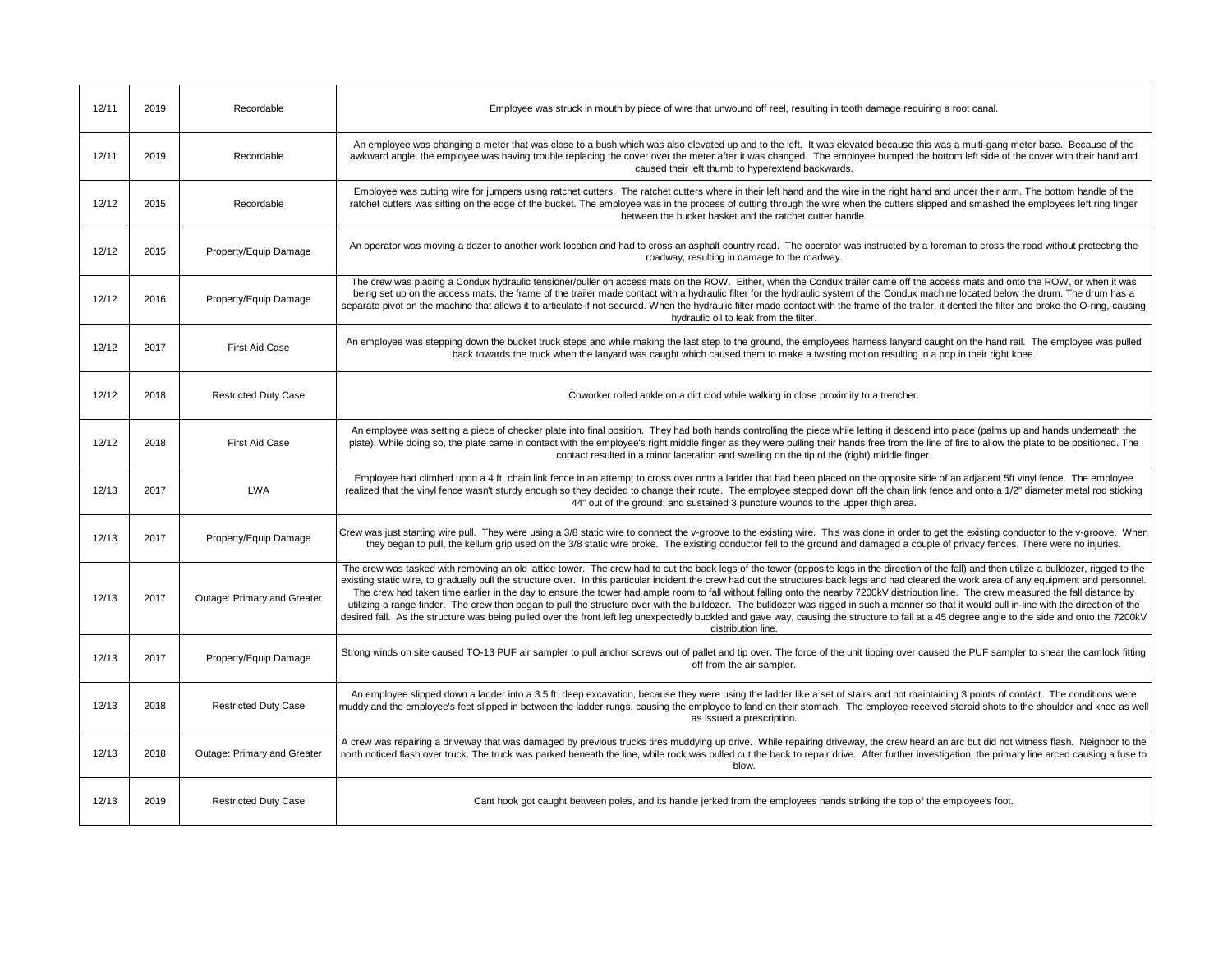| 12/14 | 2015 | Recordable                     | The employee twisted their ankle and broke it when turning on a wet, grassy incline.                                                                                                                                                                                                                                                                                                                                                                                                                                                                                                                                                                                                                                                                                                                                                                                                                                                                                                                                                                                                                                                                                                                                                                                                             |
|-------|------|--------------------------------|--------------------------------------------------------------------------------------------------------------------------------------------------------------------------------------------------------------------------------------------------------------------------------------------------------------------------------------------------------------------------------------------------------------------------------------------------------------------------------------------------------------------------------------------------------------------------------------------------------------------------------------------------------------------------------------------------------------------------------------------------------------------------------------------------------------------------------------------------------------------------------------------------------------------------------------------------------------------------------------------------------------------------------------------------------------------------------------------------------------------------------------------------------------------------------------------------------------------------------------------------------------------------------------------------|
| 12/14 | 2016 | Property/Equip Damage          | Driver was parking along the street, backing up to get closer to the curb and struck a mailbox. No spotter was present.                                                                                                                                                                                                                                                                                                                                                                                                                                                                                                                                                                                                                                                                                                                                                                                                                                                                                                                                                                                                                                                                                                                                                                          |
| 12/14 | 2017 | Property/Equip Damage          | A UPS truck made delivery to jobsite and while leaving; backed into a personal vehicle on site.                                                                                                                                                                                                                                                                                                                                                                                                                                                                                                                                                                                                                                                                                                                                                                                                                                                                                                                                                                                                                                                                                                                                                                                                  |
| 12/14 | 2019 | Property/Equip Damage          | A crew was working on the ROW and the access to the work location requires driving a steep incline. When the crew arrived, the ground was frozen and they proceeded with the task at<br>hand of loading scrap on the trailer. Upon completion of the task, the crew began traveling down the steep incline. However, the ground conditions had changed and thawed creating a<br>muddy slick surface. The pickup and trailer began sliding and jackknifed. The scrap on the trailer impacted the passenger tail light and tail gate of truck causing damage.                                                                                                                                                                                                                                                                                                                                                                                                                                                                                                                                                                                                                                                                                                                                      |
| 12/16 | 2015 | Property/Equip Damage          | The crew was prepping to excavate for a manhole, were shooting grades for the manhole elevation. A spoil pile from a previously excavated manhole was in the path of the transit's laser.<br>While an employee operating a skid steer was removing the spoil pile, they started backing away from the spoil pile, turning to right and struck a foundation on their left.                                                                                                                                                                                                                                                                                                                                                                                                                                                                                                                                                                                                                                                                                                                                                                                                                                                                                                                        |
| 12/16 | 2016 | Recordable                     | Due to ice, the employee fell twice on the way to their car.                                                                                                                                                                                                                                                                                                                                                                                                                                                                                                                                                                                                                                                                                                                                                                                                                                                                                                                                                                                                                                                                                                                                                                                                                                     |
| 12/16 | 2016 | Electrical Contact (Equipment) | The crew was moving a long-reach excavator from the working area and contacted an overhead electric line, breaking the line and causing a power outage. No injuries occurred.                                                                                                                                                                                                                                                                                                                                                                                                                                                                                                                                                                                                                                                                                                                                                                                                                                                                                                                                                                                                                                                                                                                    |
| 12/16 | 2016 | Property/Equip Damage          | A crew was exiting a backyard when the remote control left toggle switch on the back yard machine became stuck in the forward position causing the machine to turn to the right and<br>make contact with the house.                                                                                                                                                                                                                                                                                                                                                                                                                                                                                                                                                                                                                                                                                                                                                                                                                                                                                                                                                                                                                                                                              |
| 12/16 | 2018 | <b>LWA</b>                     | The crew was in the process of soft siding conductor, with the injured employee and another crewmember in one bucket using a jib to hold the insulator bells using a sling, keeping it<br>horizontal with the conductor before hanging the rigging. Another employee in a second bucket was stretching the rigging out to catch the wire. The bucket using the jib was to the left of<br>the other bucket, with the jib set up on the left side of the bucket and the other bucket was to their left. When the first bucket got the insulator where they needed it, the operator of the<br>bucket started to help the crewmember in the other bucket with the rigging. The operator then started to sting the boom in to get closer to the rigging. The jib winch line rope was still<br>hooked to the rigging on the insulator. The rope started becoming tight. The injured employee on the left side of the bucket started to tell the operator to stop. After the saying stop a<br>second time, the rope broke. The jib was pinned, but has enough "play" to move it about a foot towards the tip of the jib. The injured employee put up theirs left arm to shield their face and<br>the end of the jib made contact on their left forearm. The injured employee fractured their left ulna. |
| 12/16 | 2019 | Motor Vehicle Incident (MVI)   | An employee was driving eastbound on slushy and slick roads approaching a signalized intersection. The employee failed to stop at the intersection, striking Public Vehicle 2, which was<br>pushed into Public Vehicle 3. Both public vehicles and drivers sustained minor injuries.                                                                                                                                                                                                                                                                                                                                                                                                                                                                                                                                                                                                                                                                                                                                                                                                                                                                                                                                                                                                             |
| 12/17 | 2015 | Outage: Primary and Greater    | Crew had just installed new pole and was transferring the energized existing #6A copper conductor to the new pole; when the conductor broke approximately 100 feet from the work<br>location. The conductor fell, striking the neutral wire causing the recloser (placed on hazard prior to work starting) to operate and lock out.                                                                                                                                                                                                                                                                                                                                                                                                                                                                                                                                                                                                                                                                                                                                                                                                                                                                                                                                                              |
| 12/17 | 2018 | <b>LWA</b>                     | The crew used an easement machine to dig and set a pole. While they were taking the claw head off of the machine to replace it with the bucket, the eye of the winch line got stuck in the<br>head of the machine. Employee 1 had ahold of the winch line above the machine with a little slack, while Employee 2 was winching up on the machine. Employee 2 thought Employee 1<br>was pulling the rope through the head of the machine by hand and reached in to free it up, but the slack had actually been taken up by the machine operator, and dismembered the tip of<br>Employee 1's left index finger as soon as they freed the winch line.                                                                                                                                                                                                                                                                                                                                                                                                                                                                                                                                                                                                                                               |
| 12/18 | 2017 | <b>First Aid Case</b>          | Employee was stepping up to access the landing on a stair tower. While doing so, they hit the top of their hardhat on the scaffolds horizontal brace. This caused the employee to become<br>disoriented and start to fall back where their coworkers caught them as they leaned back.                                                                                                                                                                                                                                                                                                                                                                                                                                                                                                                                                                                                                                                                                                                                                                                                                                                                                                                                                                                                            |
| 12/19 | 2016 | <b>LWA</b>                     | An employee was walking down a sloped driveway and slipped on ice and fell.                                                                                                                                                                                                                                                                                                                                                                                                                                                                                                                                                                                                                                                                                                                                                                                                                                                                                                                                                                                                                                                                                                                                                                                                                      |
| 12/19 | 2016 | <b>First Aid Case</b>          | Due to the cold weather, an employee was starting trucks before the crews showed up. The employee started the second truck of the morning and was exiting the cab. The employee had<br>their left foot on the ground and was holding the steering wheel and door frame with their hands. When their right foot came in contact with the ground, the both feet slipped due to ice on<br>the ground. The employee tried unsuccessfully keeping their balance and struck their upper back across the running board and also twisting their lower back in the process.                                                                                                                                                                                                                                                                                                                                                                                                                                                                                                                                                                                                                                                                                                                               |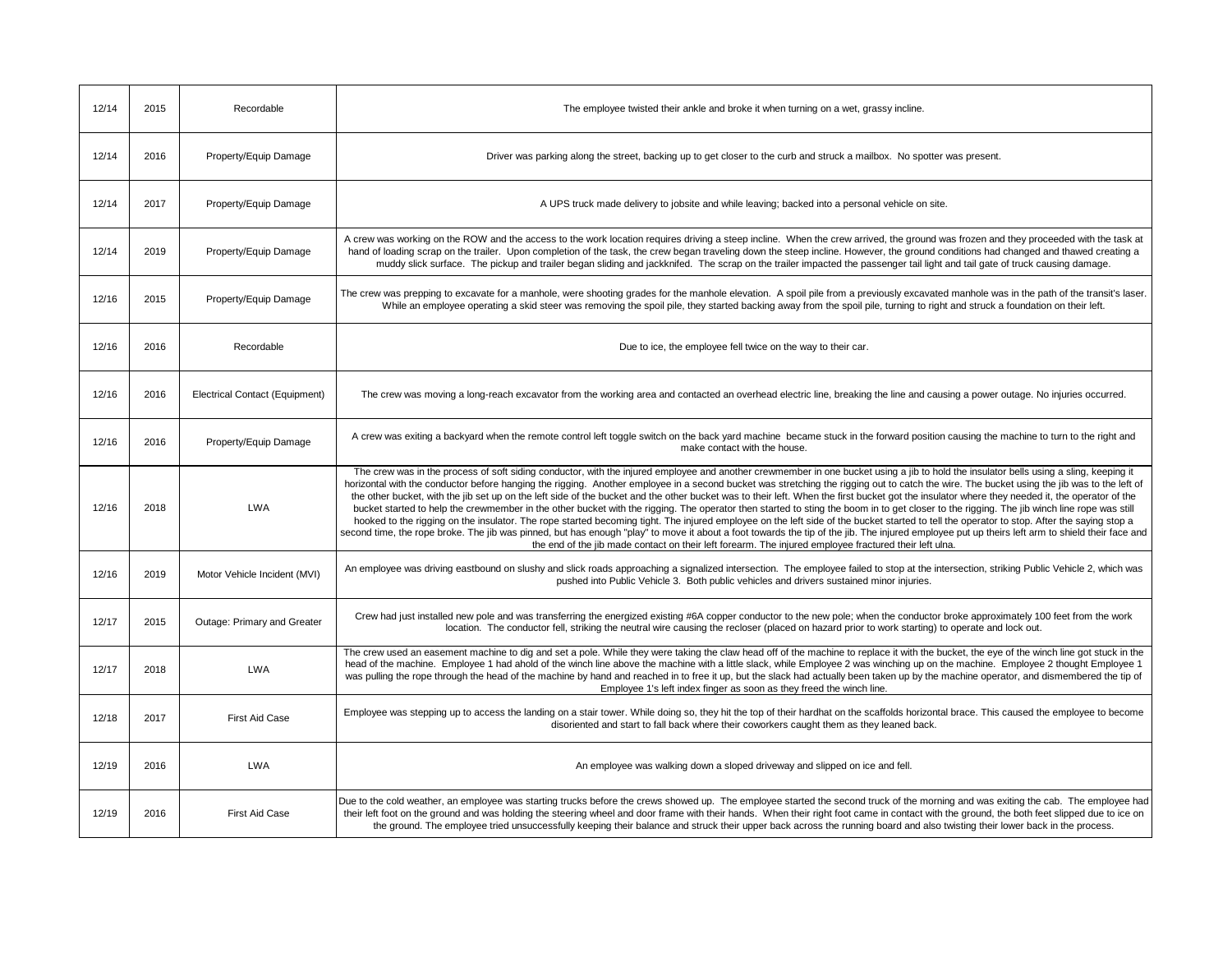| 12/19 | 2017 | Recordable                   | Employee was pulling a pruner out of the bin when the head of the pruner caught another piece of pruner extension. This other piece unexpectedly came out of the bin striking the<br>employee on the lip.                                                                                                                                                                                                                                                                                                                                                                          |
|-------|------|------------------------------|------------------------------------------------------------------------------------------------------------------------------------------------------------------------------------------------------------------------------------------------------------------------------------------------------------------------------------------------------------------------------------------------------------------------------------------------------------------------------------------------------------------------------------------------------------------------------------|
| 12/19 | 2019 | Property/Equip Damage        | An employee was moving an excavator down a county road to enter another ROW access location, without protecting the roadway; which left track impressions in the asphalt.                                                                                                                                                                                                                                                                                                                                                                                                          |
| 12/20 | 2016 | <b>LWA</b>                   | Employee felt pain in right shoulder while lifting a nine foot valve wrench off valve.                                                                                                                                                                                                                                                                                                                                                                                                                                                                                             |
| 12/20 | 2016 | Motor Vehicle Incident (MVI) | A crew was driving a Ford F-550 and hauling a trailer, westbound on a country road. Due to slick conditions, when the truck came to a stop sign, the truck and trailer slide into the<br>intersection. A public vehicle was northbound and struck the trailer, resulting in minor injuries to the driver.                                                                                                                                                                                                                                                                          |
| 12/21 | 2015 | Property/Equip Damage        | Employee 1 was in a company pickup stopped in the middle of the road. Employee 2 pulled up and parked behind Employee1. Employee1 did not see Employee 2, put the truck in<br>reverse and backed into Employee 2's truck, damaging the passenger side front end.                                                                                                                                                                                                                                                                                                                   |
| 12/21 | 2015 | First Aid Case               | An employee was removing a limb attached to a barbed-wire fence in a creek area. While pulling on the limb; it became free, causing the employee to lose their balance and fall<br>backwards.                                                                                                                                                                                                                                                                                                                                                                                      |
| 12/21 | 2016 | <b>Restricted Duty Case</b>  | When the employee walked around the back side of the crew truck towards the open lane of traffic a vehicle struck their right foot causing the employee to roll down the side of the vehicle.                                                                                                                                                                                                                                                                                                                                                                                      |
| 12/21 | 2016 | Outage: Primary and Greater  | While sagging newly installed neutral up-strain on dolly caused the dolly to flip and send a wave In neutral conductor which made contact with a hot primary tap. Neutral wire was in dollies<br>that were tied down when pulling but had been released to achieve proper sag. Recloser operated and reenergized.                                                                                                                                                                                                                                                                  |
| 12/21 | 2017 | Recordable                   | The employee looked down at the GPS and lost control of the vehicle, which rolled over.                                                                                                                                                                                                                                                                                                                                                                                                                                                                                            |
| 12/21 | 2017 | Outage: Primary and Greater  | Crew was tasked with changing out poles and transferring old wire. The crew rigged on the 3/0 copper primary center phase in order to move to it to the new pole about 8 feet to the south<br>of the existing pole. The crew unsecured the wire to loosen it from the old dead end and while transferring the wire to the new pole, the wire broke mid span approximately 100 feet east of<br>the pole the crew was working on towards the source. The fuse blew on this phase, however it was still being back fed through a transformer bank. The crew secured the work area and |
|       |      |                              | maintained their position by the downed wire for public safety.                                                                                                                                                                                                                                                                                                                                                                                                                                                                                                                    |
| 12/22 | 2015 | Property/Equip Damage        | An employee got their pickup was stuck in the mud. A second employee was using an end loader with nylon slings to pull out the pickup. One of the slings broke hitting and breaking the<br>pickups windshield.                                                                                                                                                                                                                                                                                                                                                                     |
| 12/26 | 2017 | Recordable                   | Employee noticed at the end of the day that their left eye was irritated and thought it was dust. The employee went to shower and washed eye out at end of the shift, and returned to work<br>the following day with the eye still irritated. Ongoing treatment required medical treatment, resulting in a recordable.                                                                                                                                                                                                                                                             |
| 12/26 | 2018 | Property/Equip Damage        | A Crew was terminating a customer installed secondary cable in a 3 phase transformer. Before making connections in the transformer the crew spoke with commercial contractor about<br>which leg was the neutral. Commercial contractor stated that the Brown leg was the neutral. This was incorrect and caused damage to the metering devices when the transformer was<br>energized. No injuries.                                                                                                                                                                                 |
| 12/26 | 2019 | Property/Equip Damage        | A street sweeper had just completed a pass heading north bound and had begun to head back south bound. A public west bound truck came over a crest, attempted to stop, slid and<br>struck the sweeper. The operator of the sweeper was wearing their seatbelt and had flasher lights on.                                                                                                                                                                                                                                                                                           |
| 12/27 | 2016 | Property/Equip Damage        | An employee operating a skid steer, made contact with a metal crate storing three transformer bushings vertically. The crate and bushings tipped on their side, damaging on bushing.                                                                                                                                                                                                                                                                                                                                                                                               |